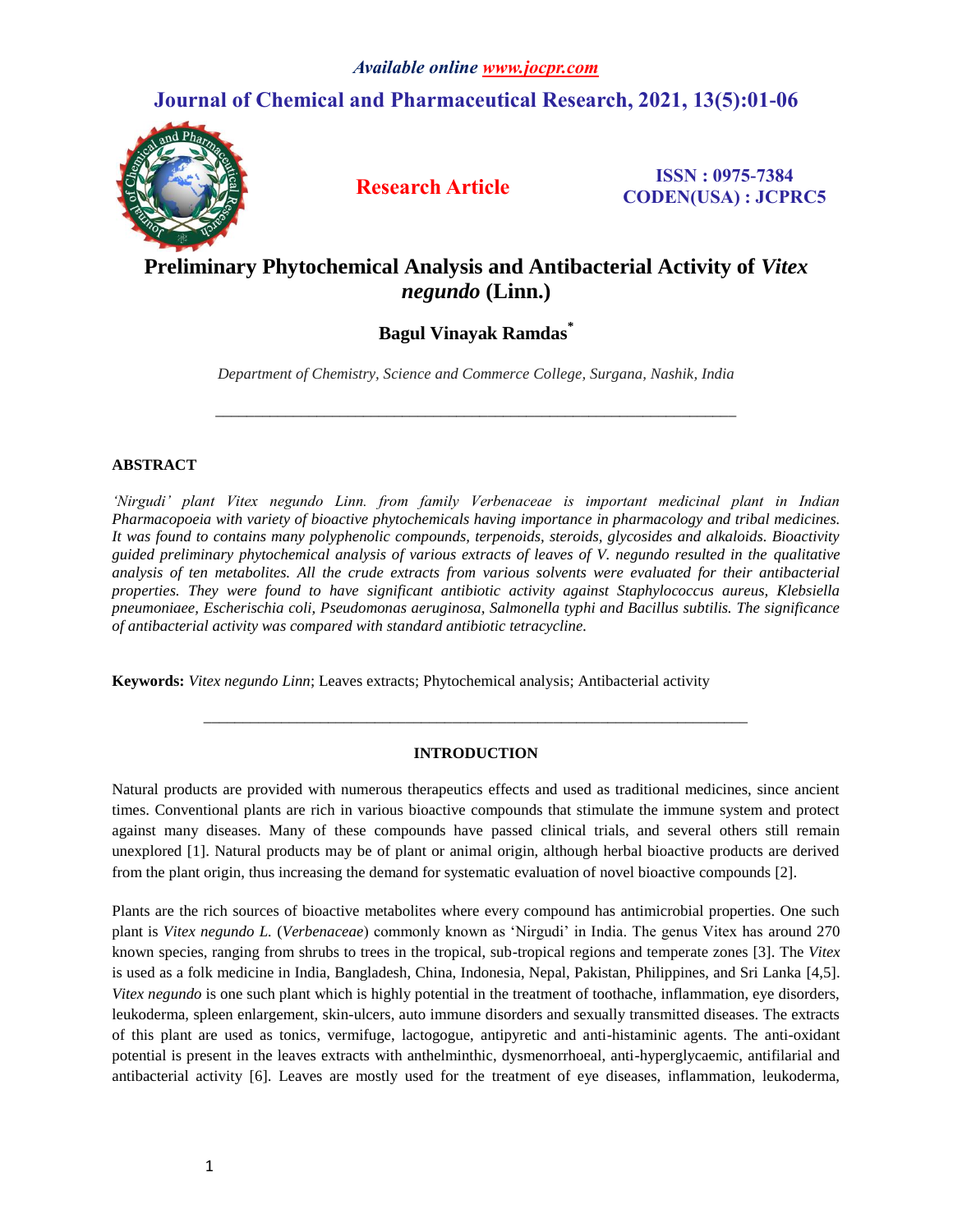toothache, spleen enlargement, skin-ulcers, gonorrhoea, rheumatoid arthritis, and bronchitis. Along with these, leaves are used as a vermifuge, lactagogue, tonics, antibacterial, antipyretic and antihistaminic agents [7].

 $\mathcal{L}_\mathcal{L} = \mathcal{L}_\mathcal{L}$ 

Previous phytochemical studies on *V. negundo* have afforded several types of compounds, such as volatile oils, lignans, flavonoids, iridoids, terpenes (triterpenes, diterpenes, sesquiterpenes), and steroids [8]. Even though, it constitutes a rare medicinal shrub with high biological value, very little survey research work has been done on this species in our country. Taking into account of these ethnobotanical importance, the chemical constituents of the leaves of *V. negundo* have been investigated. The present study analyses the preliminary phytochemical analysis and evaluation of antibacterial activity of the *Vitex negundo Linn*.

#### **Botanical Description of Plant** *Vitex negundo* **Linn**

*Vitex negundo L.* is a bushy shrub or small tree about 10-20 ft tall. Bark thin, grayish brown or grayish white, blaze yellow, branchlets terete or obtusely quadrangular, slightly pubescent, nodes annulate, internodes 3-9 cm long. Leaves palmately compound with 3-5 foliolate, rarely more, leaflets lanceolate-elliptic or ovate-lanceolate, middle leaflets 5-14  $\times$  2-4 cm across, petiolules 1-3.5 cm long, lateral leaflets 2.5-4  $\times$  0.8-1 cm across, petiolules 0.2-0.5 cm long, base cuneate or acute, margin entire or serrate, apex acuminate, chartaceous, dark green sparsely pubescent above, paler greyish pubescent beneath, lateral veins 10-18 on either side of the midrib, subparallel, margin arcuate, impressed above and prominent beneath, pubescent on midrib beneath, reticulate veinlets, petiole stout, slender, canaliculated, about 2-10 cm long. Inflorescence terminal panicles, sometimes dichotomously or trichotomously branched, about 10-30 cm long, peduncles, slender, obtusely quadrangular, pubescent, about 3-8 cm long, bracts leaf like, lanceolate, caduceus. Flowers bisexual, many, fragrant, pedicels about 1-3 mm long, Calyx campanulate, 5 toothed, teeth acute, purplish stripes inside, pubescent outside, about  $3 \times 2$  mm across, Corolla sub infundibular, 5 lobed, 2-lipped, blue, purple or lavender, upper lip 2-lobed, light blue, lobes ovate, apex truncate, lower lip 3 lobed, midlobe obovate, light blue, concave, apex truncate, about 1 mm long, lower lobe, dark purple with white tinge, villous near the base, apex acute about 4 x 5 mm across, Corolla tube narrow, ampliate towards the apex, densely villous at throat with whitish hairs, pubescent outside. Stamens 4, didynamous, exserted, filaments slender, filiform, about 4-5 mm long, exserted, anthers oblong, light brown with white tinge, 2-celled, Ovary bicarpellary, 4 lobed, obovoid, glabrous, about 1 mm long, style slender, about 8 mm long, stigma bilobed, subequal, subulate. Fruit drupaceous, obovoid or subglobose, about 3-5 mm in diameter, green, glabrous, black when ripe, fruiting calyx cupular, pubescent [9].

#### **MATERIALS AND METHODS**

#### **Collection and Authentication of Plant Material**

The random surveys for collection of plant material from the Dang Surgana Forest in Western Ghats were conducted during June-December 2020. Fresh leaves of *Vitex negundo* were collected and washed thoroughly. The leaves were shed dried at the room temperature. The leaves without any moisture were blended until it becomes a fine powder. The plant *V. negundo L*. was authenticated and identified correctly and the voucher specimen were deposited at Herbarium Section, Department of Botany, MGV's Arts, Science and Commerce College Surgana, District Nashik, MH, India.

#### **Process of Extraction**

100 grams of *Vitex negundo Linn*. powder was used for extraction with distilled water, ethanol, petroleum ether and chloroform using a Soxhlet extraction apparatus at the boiling point of the solvent for 48-72 hours or until the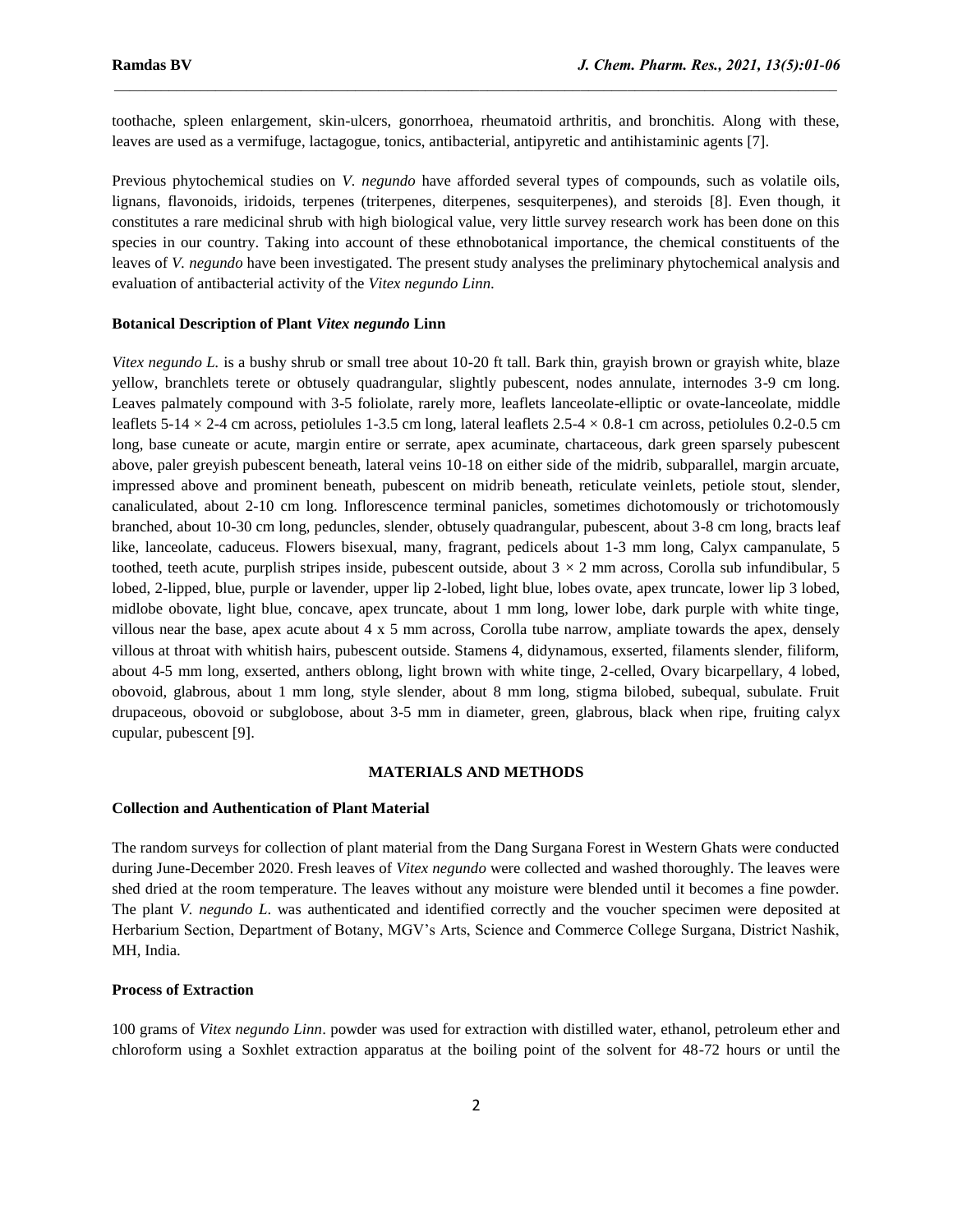extracted solvent become clear. Then extracts were filtered with the help of Whatman filter paper and solvent was evaporated from extract in rotary evaporator. Then extract was kept in refrigerator at 4°C for future studies.

 $\mathcal{L}_\mathcal{L} = \mathcal{L}_\mathcal{L}$ 

## **Phytochemical Analysis**

A stock concentration of 1% (W/V) was prepared using the respective solvent in each case. These extracts along with positive and negative controls were tested for the presence of active phytochemicals. Preliminary phytochemical analysis was carried out to find the presence of the active chemical constituents in extracts such as amino acids, carbohydrates, alkaloids, steroids, Cardiac Glycosides, flavonoids, saponins, tannins, terpenoids and phenols. In general, tests for the presence of phytochemical compounds involved the addition of appropriate chemical reagent(s) to the extract in test tubes [10-13].

**Test for amino Acids:** 2 ml of solvent extract was mixed with 2 ml ninhydrin reagent and kept in hot water bath for 20 minutes. Appearance of purple colour indicated the presence of amino acids in the sample.

**Test for carbohydrates:** 2 ml of methanolic extract was mixed with 2 drops of Molisch's reagent and shake well. Add 2 ml of concentrated sulphuric acid in the sides of the test tube. A reddish violet color ring appeared at the junction of the two layers immediately indicated the presence of carbohydrates in the sample.

**Test for alkaloids:** 1 ml extract was mixed with 1% HCl and 6 drops of Mayer's reagent and Dragendorf's reagent. A turbidity or precipitation indicated the presence of alkaloids in the sample.

**Test for steroids:** 2 ml of acetic anhydride was mixed with 0.5 ml solvent extract and further added with 2 ml concentrated sulfuric acid. The color change from violet to blue or green indicates the presence of steroids.

**Test for cardiac glycosides:** 5 ml of solvent extract was mixed with 2 ml of glacial acetic acid containing one drop of ferric chloride solution already. This solution is further under layered with 1 ml conc.  $H_2SO_4$ . A brown ring on the interface indicated a deoxy sugar characteristic of cardenolides. A violet ring might appear below the brown ring whereas the acetic acid layer, a greenish ring might form just gradually throughout thin layer.

**Test for flavonoids:** Aqueous extract was added with 5 ml ammonia solution and conc. H<sub>2</sub>SO<sub>4</sub>. A yellow coloration confirms the presence of flavonoids which disappears on standing long.

**Test for saponins:** Take small amount of extract with 20 ml of distilled water. Agitate the mixture for 15 minutes in graduated cylinder. The formation of 1 cm layer of foam indicated the presence of saponins.

**Test for tannins:** Take 5 ml of extract with few drops of lead acetate. A yellow precipitate confirms the presence of tannins.

**Test for terpenoids:** Take 2 ml solvent extract with 2 ml of chloroform and 3 ml of conc.  $H_2SO_4$  to form a monolayer of reddish-brown coloration of the interface revealed presence of terpenoids.

**Test for phenols:** 2 ml of extract was mixed with 3 ml of ethanol and a pinch of  $FeCl<sub>3</sub>$  to form greenish yellow color showing presence of phenols.

#### **Microorganisms and Antibacterial Activity**

**Microorganisms:** The microorganisms employed in the current study were obtained from Institute of Microbial Technology, Chandigarh (India) which includes clinical isolates of *Staphylococcus aureus (MTCC 1430), Klebsiella*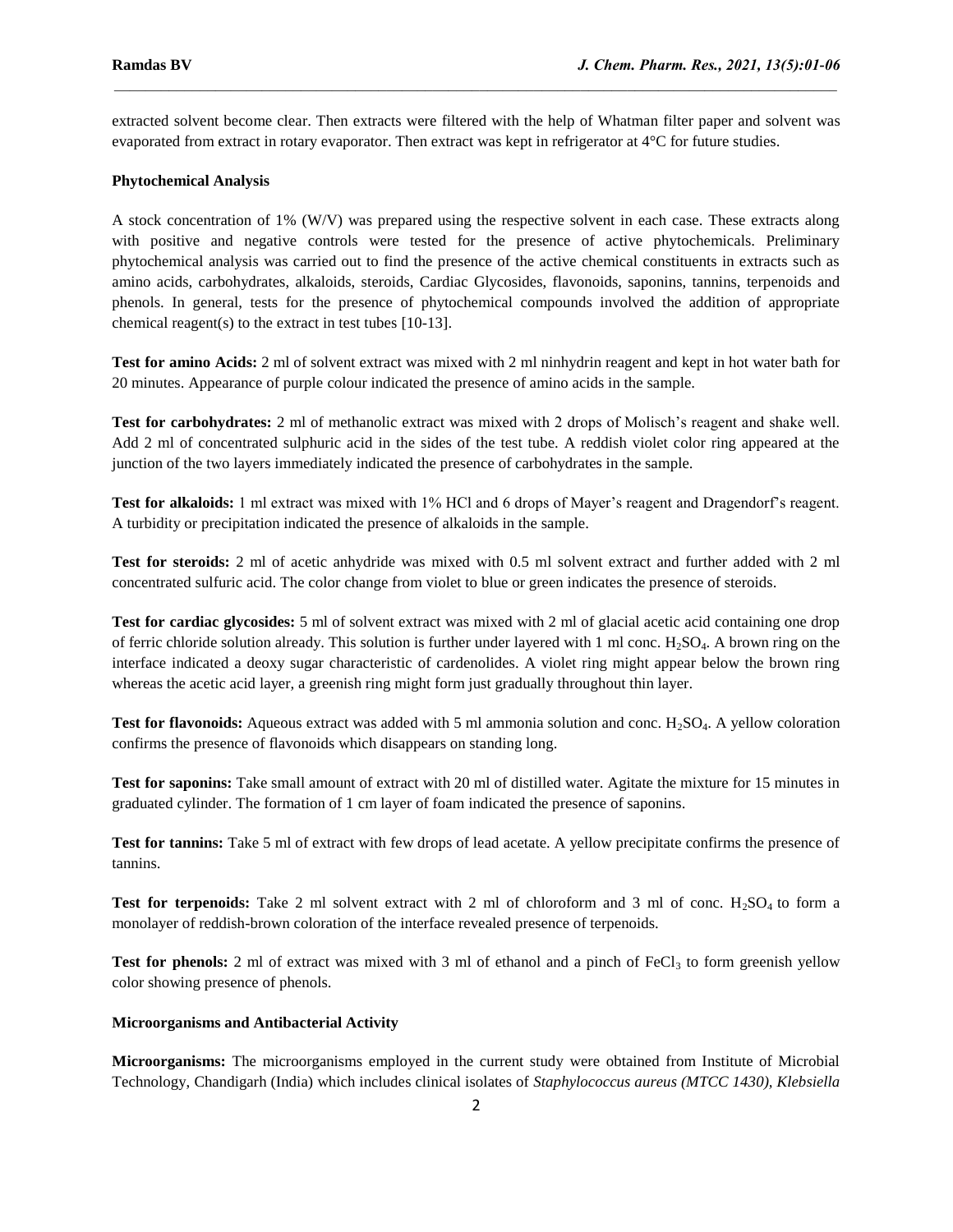*pneumoniaee (MTCC 432), Escherischia coli (MTCC 254), Pseudomonas aeruginosa (MTCC 424), Salmonella typhi (MTCC 733)* and *Bacillus subtilis (MTCC 121).*

 $\mathcal{L}_\mathcal{L} = \mathcal{L}_\mathcal{L}$ 

**Antibacterial activity:** The antibacterial activity of *Vitex negundo* was performed by Kirby-Baeur disc diffusion method. The bacterial strains of *Staphylococcus aureus, Klebsiella pneumoniaee, Escherischia coli, Pseudomonas aeruginosa, Salmonella typhi and Bacillus subtilis* were inoculated on the sterile Mueller-Hinton agar (MHA) plates with spread plate method using sterile bent glass rod. The sterile discs dipped and soaked with 30 µg concentration of plant extracts were gently placed on the inoculated medium with standard tetracycline disc with the same 30 µg concentration. These plates were incubated at 37°C for 24 hours for the observation of the zone of inhibition. Later the zones of inhibition were measured and compared with the standard antibiotics zones [14].

## **RESULTS AND DISCUSSION**

## **Preliminary Phytochemical Analysis of** *Vitex negundo* **Linn Leaves Extracts**

Preliminary phytochemical analysis of *Vitex negundo L.* was carried out by the solvents Distilled Water, Ethanol, Petroleum ether and Chloroform. Major 10 phytochemicals were screened for phytochemical analysis *viz*. amino acids, carbohydrates, alkaloids, steroids, cardiac glycosides, flavonoids, saponins, tannins, terpenoids and phenols [15].

- In distilled water extract amino acids, carbohydrates, alkaloids, flavonoids, saponins and tannins were found to be present while steroids, cardiac glycosides, terpenoids and phenols were absent.
- In Ethanol extracts amino acids, alkaloids, steroids, cardiac glycosides, flavonoids, tannins, terpenoids and phenols were found to be present while carbohydrates and saponins were absent.
- In Petroleum ether extracts steroids, flavonoids, tannins and terpenoids were found to be present while amino acids, carbohydrates, alkaloids, cardiac glycosides, saponins and phenols were absent.
- In Chloroform extracts amino acids, carbohydrates, alkaloids, steroids, cardiac glycosides, flavonoids and terpenoids were present and saponins, tannins and phenols were found absent.

The compound flavonoids were present in almost all the extracts while saponins and phenols were found to be present only in the distilled water and ethanol leaves extracts respectively and the results were plotted in Table 1.

| $S/N0$ .                        | <b>Variable</b>       | <b>Distilled water</b><br>extract | <b>Ethanol</b><br>extract | Petroleum<br>ether extract | <b>Chloroform</b><br>extract |  |  |  |  |  |
|---------------------------------|-----------------------|-----------------------------------|---------------------------|----------------------------|------------------------------|--|--|--|--|--|
| 1.                              | Amino acids           | $+$                               | $^{+}$                    |                            | $^{+}$                       |  |  |  |  |  |
| 2.                              | Carbohydrates         | $+$                               |                           |                            | $^{+}$                       |  |  |  |  |  |
| 3.                              | Alkaloids             | $+$                               | $^{+}$                    |                            | $+$                          |  |  |  |  |  |
| $\overline{4}$ .                | Steroids              |                                   | $^{+}$                    | $+$                        | $^{+}$                       |  |  |  |  |  |
| 5.                              | Cardiac<br>Glycosides |                                   | $+$                       |                            | $+$                          |  |  |  |  |  |
| 6.                              | Flavonoids            | $+$                               | $+$                       | $+$                        | $^{+}$                       |  |  |  |  |  |
| 7.                              | Saponins              | $+$                               |                           |                            | ۰                            |  |  |  |  |  |
| 8.                              | Tannins               | $+$                               | $+$                       | $+$                        | ۰                            |  |  |  |  |  |
| 9.                              | Terpenoids            | $\overline{\phantom{0}}$          | $^{+}$                    | $+$                        | $+$                          |  |  |  |  |  |
| 10.                             | Phenols               | $\qquad \qquad \blacksquare$      | $^{+}$                    |                            | $\qquad \qquad$              |  |  |  |  |  |
| $(+)=$ Presence, $(-)=$ Absence |                       |                                   |                           |                            |                              |  |  |  |  |  |

**Table 1: Preliminary phytochemical analysis of** *Vitex negundo* **Linn leaves extracts**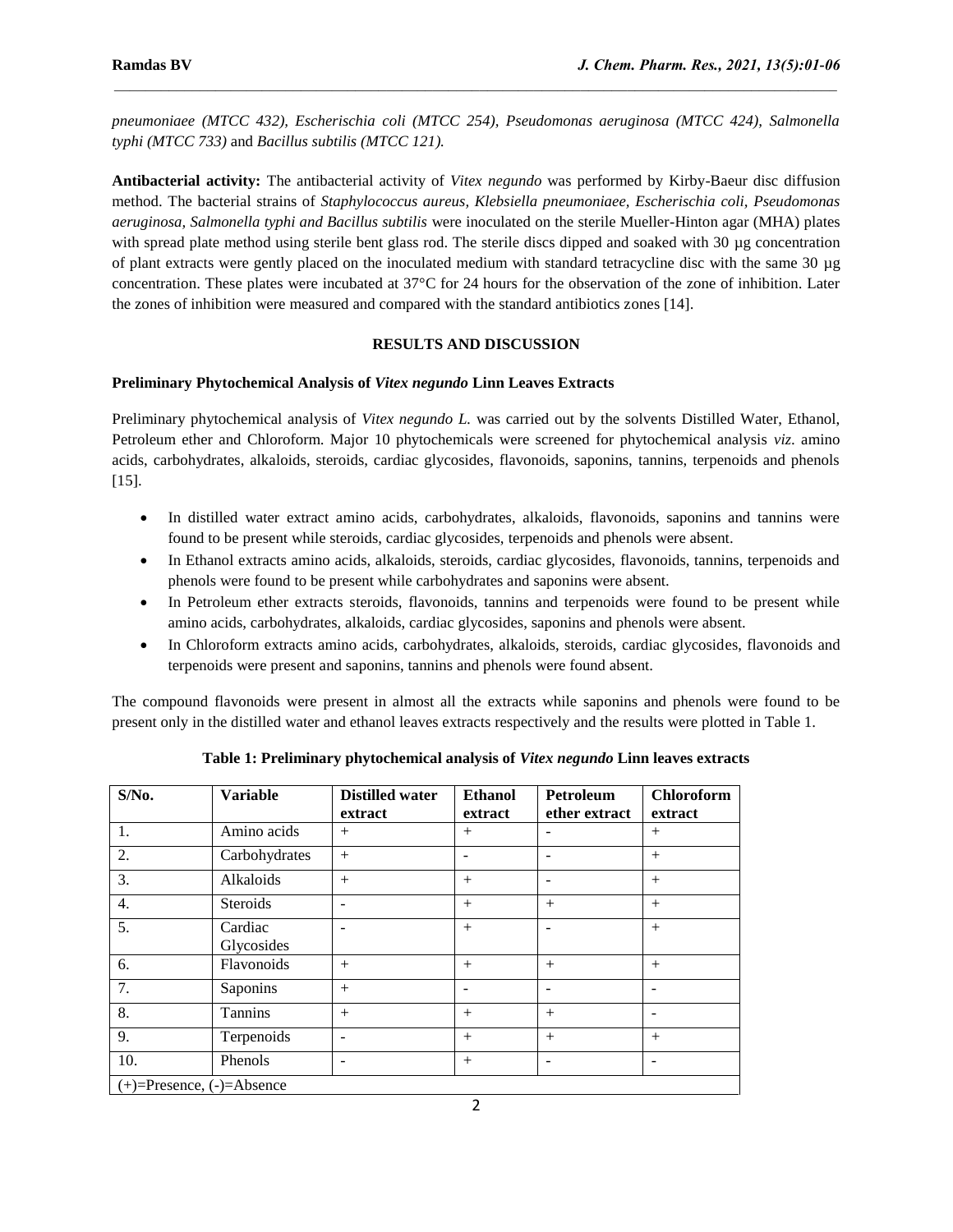### **Antibacterial Activity**

The antibacterial assay of leaves extract of *Vitex negundo L.* had been investigated against *Staphylococcus aureus, Klebsiella pneumoniaee, Escherischia coli, Pseudomonas aeruginosa, Salmonella typhi* and *Bacillus subtilis.* The sterile discs were prepared with the leaves extract in 30 µg concentration and the discs were placed on preinoculated Muller-Hinton agar plates with standard antibiotic tetracycline disc. The blank pure solvents were used as the negative control for respective extracts assay. After incubation at 37°C for 24 hours for the zones of inhibition were observed [16].

 $\mathcal{L}_\mathcal{L} = \mathcal{L}_\mathcal{L}$ 

The ethanol extracts of *V. negundo* leaves showed greater antibacterial activity, the aqueous extract showed moderate antibacterial activity and choloroform extracts showed lower antibacterial activity while petroleum ether extract did not show any noticeable antibacterial activity. The negative control of ethanol and chloroform showed the antibacterial activity while distilled water and petroleum ether did not show any antibacterial activity (Table 2).

| Concentration of extract and zone of inhibition (mm) |                               |                                   |                                          |                                                |                                                                         |                                                        |                                                   |                                                |                                              |                                                                                |  |  |
|------------------------------------------------------|-------------------------------|-----------------------------------|------------------------------------------|------------------------------------------------|-------------------------------------------------------------------------|--------------------------------------------------------|---------------------------------------------------|------------------------------------------------|----------------------------------------------|--------------------------------------------------------------------------------|--|--|
| S/No                                                 | Name of<br><b>bacteria</b>    | <b>DW</b><br>extra<br>ct 30<br>μg | <b>DW</b><br>negati<br>ve<br>contr<br>оl | Ethan<br><sub>ol</sub><br>extra<br>ct 30<br>μg | <b>Ethan</b><br><sub>ol</sub><br>negati<br>ve<br>contr<br><sub>ol</sub> | <b>Petrole</b><br>um<br>ether<br>extract<br>$30 \mu g$ | Petrole<br>um<br>ether<br>negativ<br>e<br>control | <b>Chlorofo</b><br>rm<br>extract<br>$30 \mu g$ | <b>Chlorofo</b><br>rm<br>negative<br>control | <b>Standar</b><br>d<br>antibioti<br>$\mathbf c$<br>tetracycl<br>ine $30 \mu g$ |  |  |
| $\mathbf{1}$                                         | Staphyloco<br>ccus aureus     | 13.5                              | ND                                       | 14.5                                           | 5                                                                       | <b>ND</b>                                              | ND                                                | 7.5                                            | $\overline{2}$                               | 24                                                                             |  |  |
| $\overline{2}$                                       | Klebsiella<br>pneumonia<br>ee | 12.5                              | ND                                       | 14.5                                           | 4.5                                                                     | ND                                                     | ND                                                | 9.5                                            | $\overline{2}$                               | 19                                                                             |  |  |
| 3                                                    | Escherichia<br>coli           | 11.5                              | <b>ND</b>                                | 11.5                                           | 3.5                                                                     | <b>ND</b>                                              | <b>ND</b>                                         | 9.5                                            | 1.5                                          | 13.5                                                                           |  |  |
| $\overline{4}$                                       | Pseudomon<br>as<br>aeruginosa | 9.5                               | ND                                       | 10.5                                           | 3                                                                       | ND                                                     | ND                                                | 8.5                                            | $\mathbf{1}$                                 | 13                                                                             |  |  |
| 5                                                    | Salmonella<br>typhi           | 11                                | <b>ND</b>                                | 16.5                                           | 4.5                                                                     | <b>ND</b>                                              | ND                                                | 9                                              | 2.5                                          | 21                                                                             |  |  |
| 6                                                    | <b>Bacillus</b><br>subtilis   | 12.5                              | <b>ND</b>                                | 17.5                                           | 5.5                                                                     | <b>ND</b>                                              | <b>ND</b>                                         | 10                                             | $\overline{2}$                               | 27                                                                             |  |  |
| ND=Not Detected                                      |                               |                                   |                                          |                                                |                                                                         |                                                        |                                                   |                                                |                                              |                                                                                |  |  |

- In aqueous extract of leaves the highest zone of inhibition was observed against *Staphylococcus aureus* (13.5 mm) and lowest zone of inhibition was observed against *Pseudomonas aeruginosa* (9.5 mm).
- In ethanol extract of leaves the highest zone of inhibition was observed against *Bacillus subtilis* (17.5 mm) and lowest zone of inhibition was observed against *Pseudomonas aeruginosa* (10.5 mm).
- In chloroform extract of leaves the highest zone of inhibition was observed against *Bacillus subtilis* (10 mm) and lowest zone of inhibition was observed against *Staphylococcus aureus* (7.5 mm).

The results clearly showed that distilled water and ethanol extracts were highly specific in action against the growth of bacteria and all the results of antibacterial assay were depicted in Table 2.